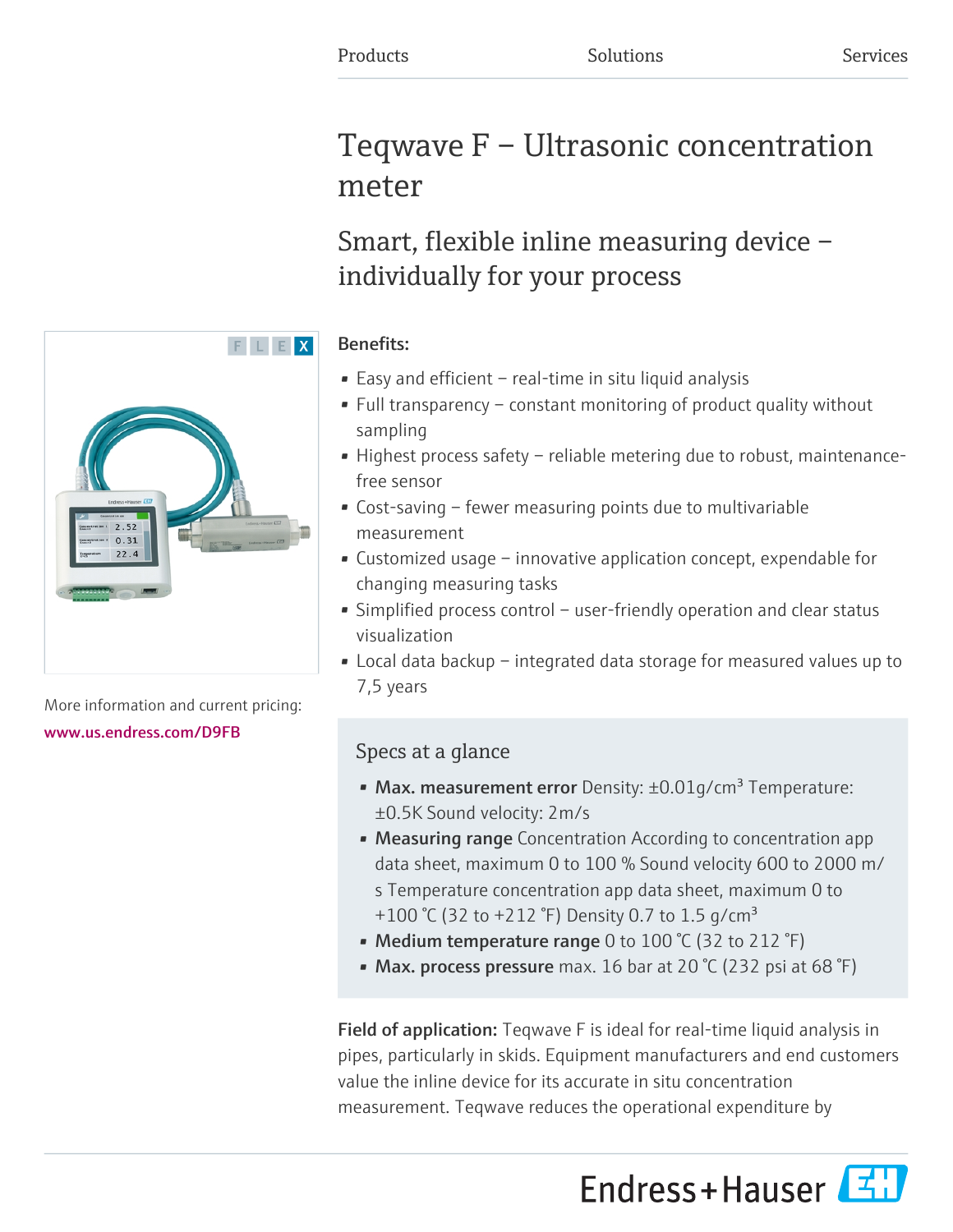monitoring various measuring parameters at once. Match your Teqwave transmitter perfectly to your production needs: You can flexibly define and extend your application range.

### Features and specifications

#### Density/Concentration Measuring principle

Ultrasonic concentration

#### Product headline

Smart, flexible inline measuring device – individually for your process. Easy and efficient – real-time in situ liquid analysis. Continuous concentration measurement of liquids in pipes.

#### Sensor features

Full transparency – constant monitoring of product quality without sampling. Highest process safety – reliable metering due to robust, maintenance-free sensor. Cost-saving – fewer measuring points due to multivariable measurement.

Nominal diameter: DN 8 to 25 ( $\frac{3}{8}$  to 1"). Full-bore design without pressure loss.

#### Transmitter features

Customized usage – innovative application concept, expendable for changing measuring tasks. Simplified process control – user-friendly operation and clear status visualization. Local data backup – integrated data storage for measured values up to 7,5 years.

Industry-compliant, easy installation via DIN rail. 3.5" TFT color touch screen or LED indication. 4-20 mA, Modbus TCP.

#### Nominal diameter range

DN 8 (3/8") to DN 25 (1")

#### Measured variables

Concentration, density, sound velocity, temperature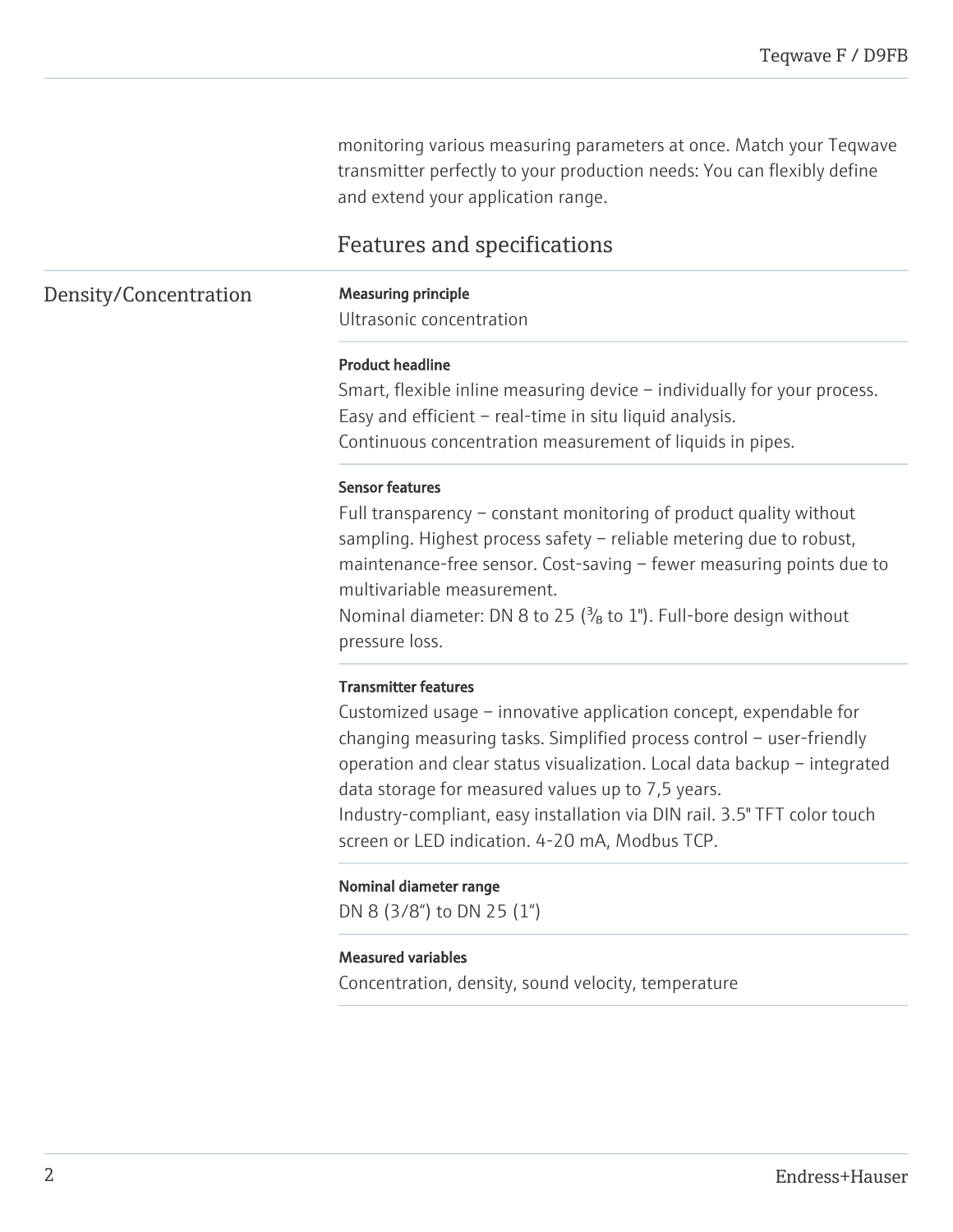### Density/Concentration

Max. measurement error Density:  $\pm 0.01$ g/cm<sup>3</sup> Temperature: ±0.5K Sound velocity: 2m/s

#### Measuring range

Concentration According to concentration app data sheet, maximum 0 to 100 % Sound velocity 600 to 2000 m/s Temperature concentration app data sheet, maximum 0 to +100 °C (32 to  $+212$   $\degree$ F) Density 0.7 to 1.5  $q/cm<sup>3</sup>$ 

Max. process pressure max. 16 bar at 20 °C (232 psi at 68 °F)

Medium temperature range 0 to 100 °C (32 to 212 °F)

Ambient temperature range 0 to 50 °C (32 to 122 °F)

Sensor housing material Stainless steel V4A 1.4571

Degree of protection Sensor: IP68 (with cable plugged in), IP66 (without cable connector) Transmitter: IP40

Display/Operation LED status indication TFT color touch display

**Outputs** 

4-20mA / Modbus TCP

Power supply DC 24 V (18 to 35 V)